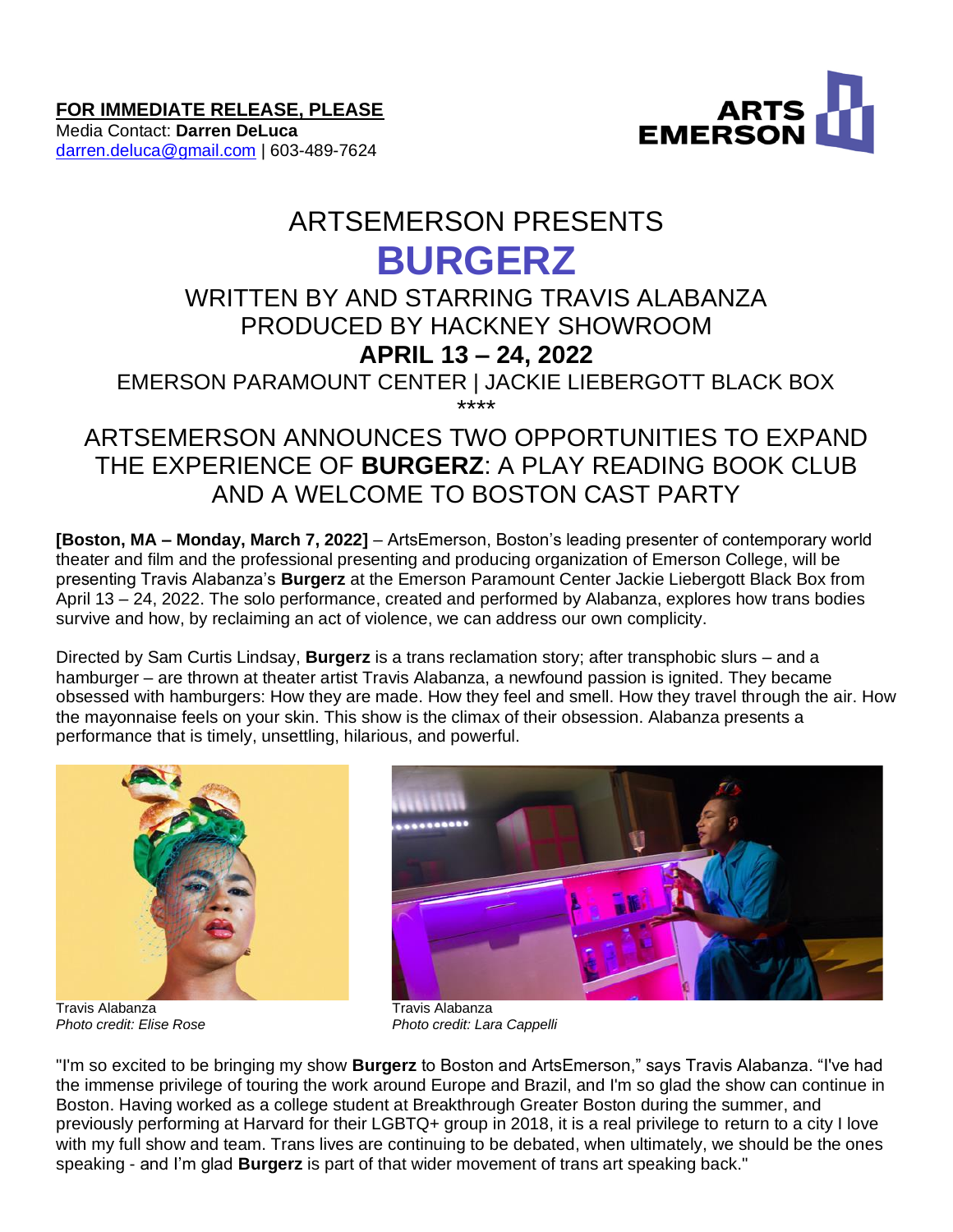"We've been in conversation with Travis Alabanza, one of the UK's prominent trans voices, about **Burgerz**  since it took the Edinburgh Fringe Festival by storm, and we are pleased to present this brilliant piece of theater," says ArtsEmerson Executive Director David Howse. "**Burgerz** is a passionate performance full of candor and care, and audiences will want to experience Alabanza's captivating piece in our intimate Jackie Liebergott Black Box."

Tickets for **Burgerz** may be purchased 24/7 at [ArtsEmerson.org,](https://artsemerson.org/events/iphigenia/) or by calling 617-824-8400 (Tue-Sat from 12:00PM ET - 6:00PM ET). The Paramount Center Box Office (559 Washington Street, Boston) is open for walk-up service Thu-Sat from Noon - 6:00 PM ET. Groups of 10+ attending a performance save up to 30%.

Thanks to generous support from Rockland Trust, a limited number of \$10 Mobile Rush tickets will be available at 10:00 AM ET each performance day on a first-come, first-served basis, exclusively through the TodayTix mobile app. For more information, please click on "General Public'' when you visit [ArtsEmerson's Offers web](https://artsemerson.org/packages-offers/offers/)  [page.](https://artsemerson.org/packages-offers/offers/)

#### **Play Reading Book Club (PRBC)**

Registration is now open for ArtsEmerson's wildly popular **Play Reading Book Club (PRBC)** which will be studying **Burgerz** from March 28 - April 25, 2022. This pioneering theater literacy and community education program deepens the theater-going experience by offering unique and radical access to scripts, artists, and conversations featured at ArtsEmerson, while expanding the social networks of its participants.

Since 2014, ArtsEmerson's **PRBC** has gathered and formed a theater-going community throughout several Greater Boston neighborhoods to read, discuss, and analyze plays in the ArtsEmerson season prior to seeing them live on stage and then sharing their experience with their communities. The program will allow participants to explore **Burgerz** over the course of 4 weeks during in-person or online sessions and is facilitated by trained teaching artists from the Emerson College Masters in Theatre Education program and professional Boston theater artists. Participants are also offered the opportunity to special meet & greet conversations with the visiting artists.

#### **Welcome To Boston Cast Party**

ArtsEmerson marks the first return of its beloved Welcome To Boston Cast Parties since public gatherings were restricted, as **Welcome To Boston: Burgerz** is held on Tuesday, April 12 at 7:30pm at CROMA, located at the Arlington Street Church in the Back Bay neighborhood. To welcome and celebrate the arrival of the **Burgerz** company from the United Kingdom, ArtsEmerson will join with Ágora Cultural Architects to assemble local artists and performers who will share cultural offerings to celebrate and welcome with Travis Alabanza and Hackney Showroom.

Instead of making cast parties exclusive and exclusionary, ArtsEmerson has reinvented them as inspirational, inclusive gatherings that are free and open to all. At Welcome to Boston Cast Parties, visiting artists from around the country and the world are welcomed to Boston with special performances by local poets, vocalists, dancers, actors and entertainers before sharing a sneak peek of their own work. Rooted in the tradition of visionary arts leader, humanist, Roxbury native, and Emerson college alumna Ms. Elma Lewis, the cast parties are co-hosted by organizations around the city.

**For production stills and other media kit assets, click [here.](https://tickets.artsemerson.org/Online/default.asp?doWork::WScontent::loadArticle=Load&BOparam::WScontent::loadArticle::article_id=43D7A14F-4BFA-4D05-8429-AC1117386E26)**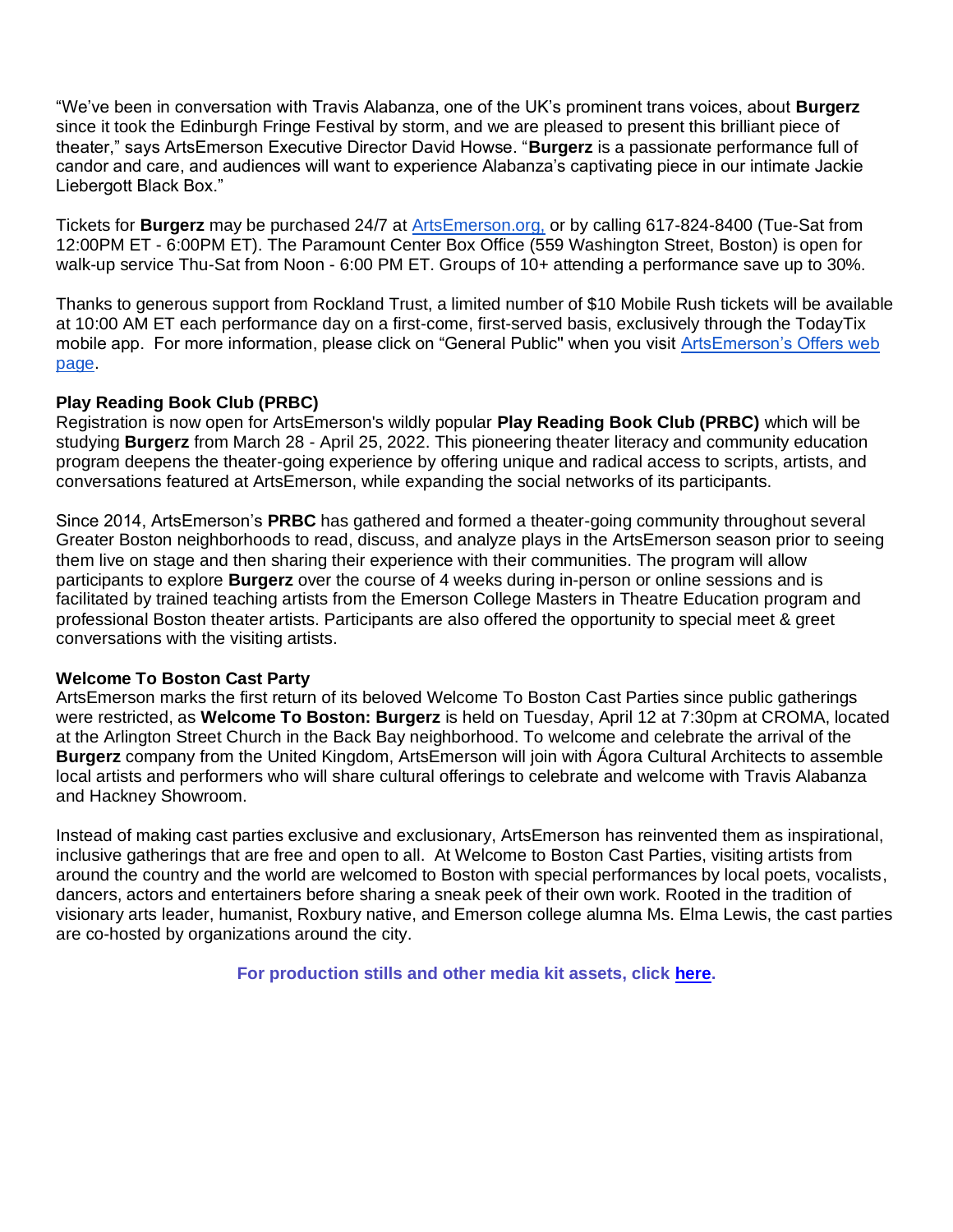#### LISTINGS INFORMATION FOR **BURGERZ**

#### **Dates:**

April 13 – 24, 2022

#### **Venue:**

Emerson Paramount Center Jackie Liebergott Black Box 559 Washington Street Boston, MA 02111

#### **Performance Schedule:**

*Wednesday, April 13, 2022 7:30pm Press Performance* Thursday, April 14, 2022 7:30pm Friday, April 15, 2022 8:00pm Saturday, April 16, 2022 2:00pm Saturday, April 16, 2022 8:00pm Sunday, April 17, 2022 2:00pm Wednesday, April 20, 2022 7:30pm Thursday, April 21, 2022 7:30pm Friday, April 22, 2022 8:00pm Saturday, April 23, 2022 2:00pm Saturday, April 23, 2022 8:00pm Sunday, April 24, 2022 2:00pm

#### **Ticket Information:**

Tickets for **Burgerz** cost \$60 and may be purchased 24/7 at [ArtsEmerson.org,](https://artsemerson.org/events/iphigenia/) or by calling 617-824-8400 (Tue-Sat from 12:00PM ET - 6:00PM ET). The Paramount Center Box Office (559 Washington Street, Boston) is open for walk-up service Thu-Sat from Noon - 6:00 PM ET. Groups of 10+ attending a performance save up to 30%.

Thanks to generous support from Rockland Trust, a limited number of \$10 Mobile Rush tickets will be available at 10:00 AM ET each performance day on a first-come, first-served basis, exclusively through the TodayTix mobile app. For more information, please click on "General Public'' when you visit [ArtsEmerson's Offers web](https://artsemerson.org/packages-offers/offers/)  [page.](https://artsemerson.org/packages-offers/offers/)

#### **Content:**

Recommended for Ages 14+

#### **Content Warning:**

We understand that certain types of content could trigger past traumatic experiences for some viewers. Please be aware that this production contains scenes discussing violence and harassment towards trans people and issues sensitive to the LGBTQ+ community. Real meat, haze, and loud music is used in the performance.

#### **Running Time:**

70 minutes, no intermission

#### **Public Health Information:**

The Theatres of Emerson College firmly believes in the importance of a fully vaccinated community, and the utmost priority is the safety of patrons, program participants, artists, and team members. Efforts will continue to re-evaluate and establish new guidelines to ensure that protocols fulfill the promise of supporting the wellbeing of all.

Proof of full COVID-19 vaccination is required for entry to all events. According to the CDC, "full COVID-19 vaccination" is defined as two weeks after one dose of a single-shot regimen, such as the Johnson & Johnson vaccine, or two weeks after the second dose of an mRNA vaccine, such as Pfizer or Moderna. Currently,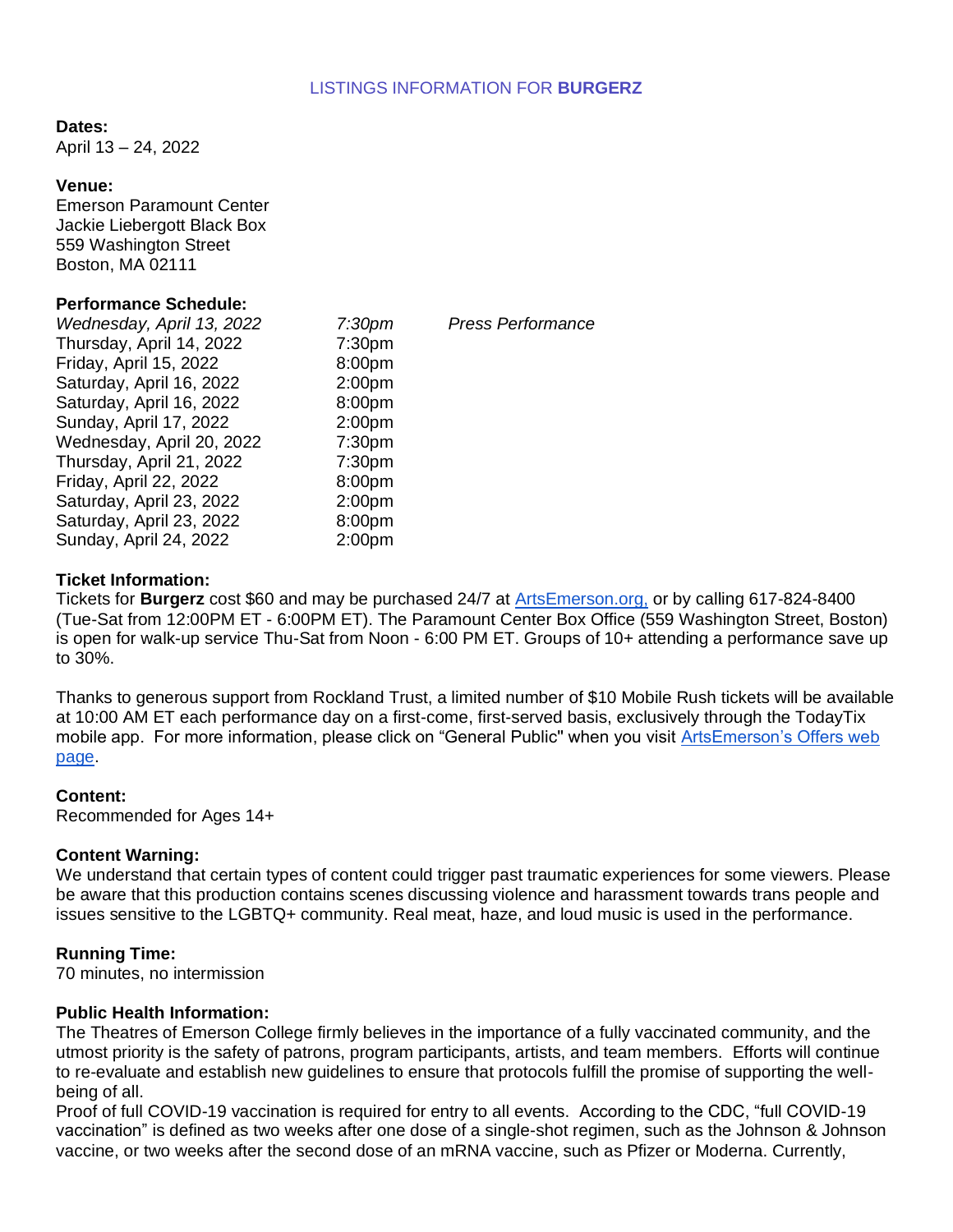booster shots are not required under the new policy. Masks covering mouth and nose are mandatory inside all venues at all times (except for speakers, performers, and musicians while actively participating in a performance or presentation. Based on most recent scientific findings, we are recommending N95, KN95, or well-fitting 3-ply surgical masks; however, any mask with at least 3-ply construction is permissible. No gaiters, bandanas, or masks with vents are allowed.

#### **[CLICK HERE TO REVIEW FULL DETAILS REGARDING COVID-19 HEALTH PROTOCOLS.](https://artsemerson.org/visit/public-health/)**

#### LISTINGS INFORMATION FOR **WELCOME TO BOSTON: BURGERZ**

#### **When:**

Tuesday, April 12, 2022 at 7:30PM ET

#### **Location:**

CROMA @ Arlington Street Church 351 Boylston Street Boston, MA 02116

#### **About:**

To welcome and celebrate the arrival of the **Burgerz** company from the United Kingdom, ArtsEmerson will join with Ágora Cultural Architects to assemble local artists and performers who will share cultural offerings to celebrate and welcome with Travis Alabanza and Hackney Showroom.

#### **Tickets:**

Tickets will be available soon via ArtsEmerson.org.

#### LISTINGS INFORMATION FOR **BURGERZ PRBC**

#### **BCYF/Jackson Mann Community Center**

**500 Cambridge St, Allston, MA 02134** WED, MAR 30 @ 5:30 PM - 8:30 PM WED, APR 06 @ 5:30 PM - 8:30 PM WED, APR 13 @ 5:30 PM - 8:30 PM SAT, APR 16 @ 2:00 PM - 5:00 PM (PRBC NIGHT @ THE THEATRE) TUE, APR 19 @ 5:30 PM - 8:30 PM WED, APR 20 @ 5:30 PM - 8:30 PM Please note: Proof of vaccination is required for entry. Face masks are required for all BCYF visitors regardless of vaccine status. Visitors may not eat or drink in the community center. Registration is now open [here.](https://tickets.artsemerson.org/online/seatSelect.asp?createBO::WSmap=1&BOparam::WSmap::loadBestAvailable::performance_ids=9C10E5E7-C69A-4697-8954-39850F7A9185)

#### **Roxbury Library**

**149 Dudley St, Roxbury, MA 02119** MON, MAR 28 @ 5:30 PM - 7:30 PM MON, APR 04 @ 5:30 PM - 7:30 PM MON, APR 11 @ 5:30 PM - 7:30 PM SAT, APR 16 @ 2:00 PM - 5:00 PM (PRBC NIGHT @ THE THEATRE) MON, APR 25 @ 5:30 PM - 7:30 PM Please note: Proof of vaccination is required for entry. Face masks are required for all Boston Public Library visitors regardless of vaccine status. Visitors may not eat or drink in the library. Registration is now open [here.](https://tickets.artsemerson.org/online/seatSelect.asp?createBO::WSmap=1&BOparam::WSmap::loadBestAvailable::performance_ids=D3935274-E07D-47CE-A300-C791FABC2E7F)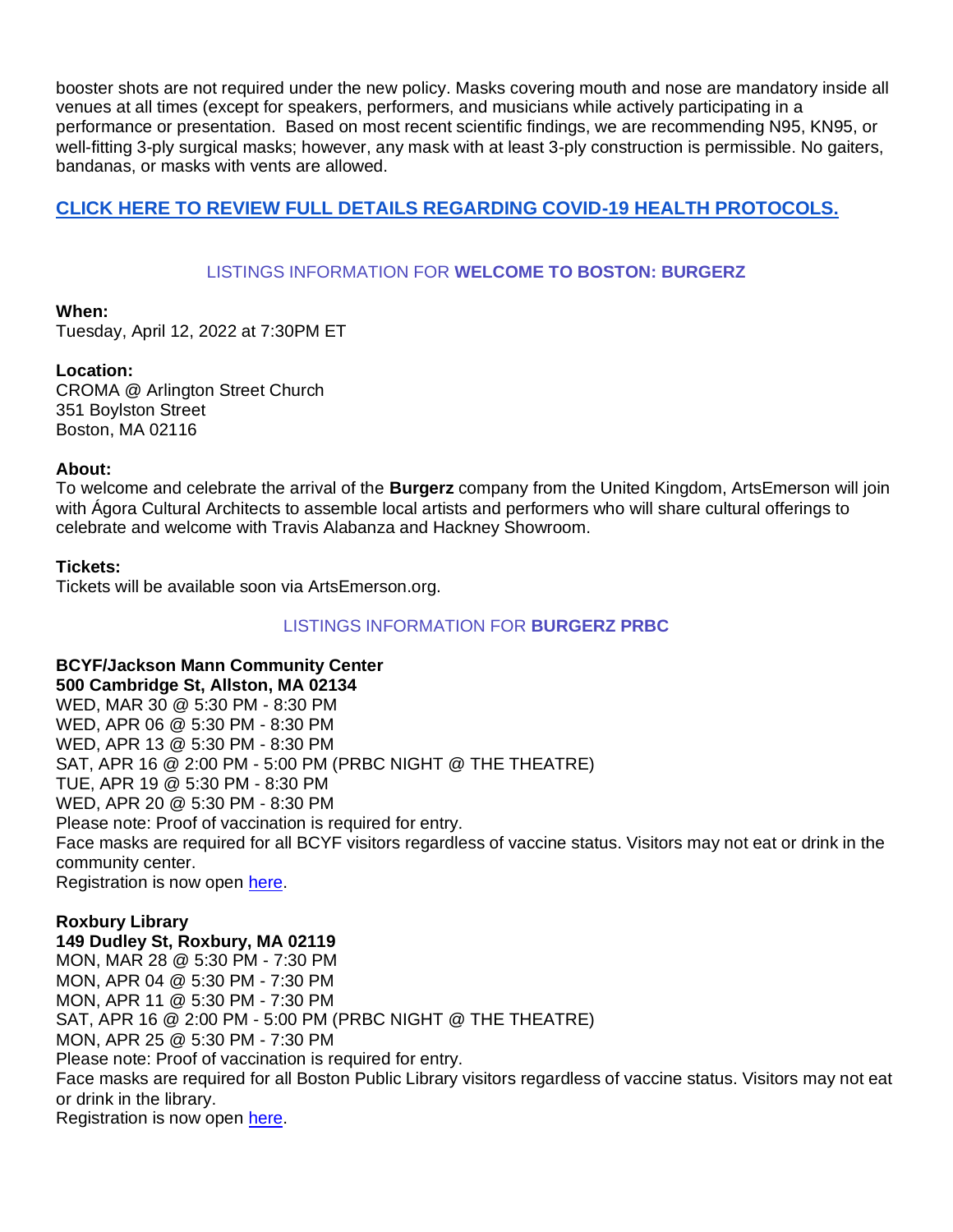#### **ArtsEmerson: Online Via Zoom** TUE, MAR 29 @ 6:00 PM - 7:30 PM THU, MAR 31 @ 6:00 PM - 7:30 PM TUE, APR 05 @ 6:00 PM - 7:30 PM THU, APR 07 @ 6:00 PM - 7:30 PM TUE, APR 12 @ 6:00 PM - 7:30 PM THU, APR 14 @ 6:00 PM - 7:30 PM SAT, APR 16 @ 8:00 PM - 10:30 PM (PRBC NIGHT @ THE THEATRE) MON, APR 25 @ 6:00 PM - 7:30 PM Registration is now open [here.](https://tickets.artsemerson.org/online/seatSelect.asp?createBO::WSmap=1&BOparam::WSmap::loadBestAvailable::performance_ids=9DDBCDAD-AE1E-46B7-A5DC-C2EB8924AAFD)

#### **PRODUCTION CREDITS**

CREATED BY Travis Alabanza

PRODUCED BY Hackney Showroom

DIRECTED BY Sam Curtis Lindsay

SET & COSTUME DESIGN Soutra Gilmour

ASSOCIATE DESIGNER Isabella van Braeckel

LIGHTING DESIGN Lee Curran & Lauren Woodhead

> SOUND DESIGN XANA

MOVEMENT Nando Messias

DRAMATURGY Nina Lyndon

Original production supported by Ovalhouse, Marlborough Theatre, Arts Council England, Heritage Lottery Fund & Bishopsgate Institute.

#### **CREATIVE TEAM BIOGRAPHIES**

#### **Travis Alabanza**

Travis Alabanza is an award-winning theatre maker, writer, and performer. A previous member of the Royal Court Young Writers group and Barbican young poets, Burgerz has toured internationally to Sao Paulo, Southbank Centre, Bristol Old Vic, Smock Alley Dublin, HAU Berlin and Edinburgh Festival Fringe where it won the Total Theatre award. Other work includes My White Best Friend & Living Newspaper (Royal Court online), Skype d8(Bush Theatre online) Overflow (Bush Theatre) and In Tandem (Paines Plough online).

Alabanza has performed their solo work in a range of venues, galleries, and mediums including clubs such as the Royal Vauxhall Tavern, Latitude Festival, the V&A museum and universities and colleges including Oxford,